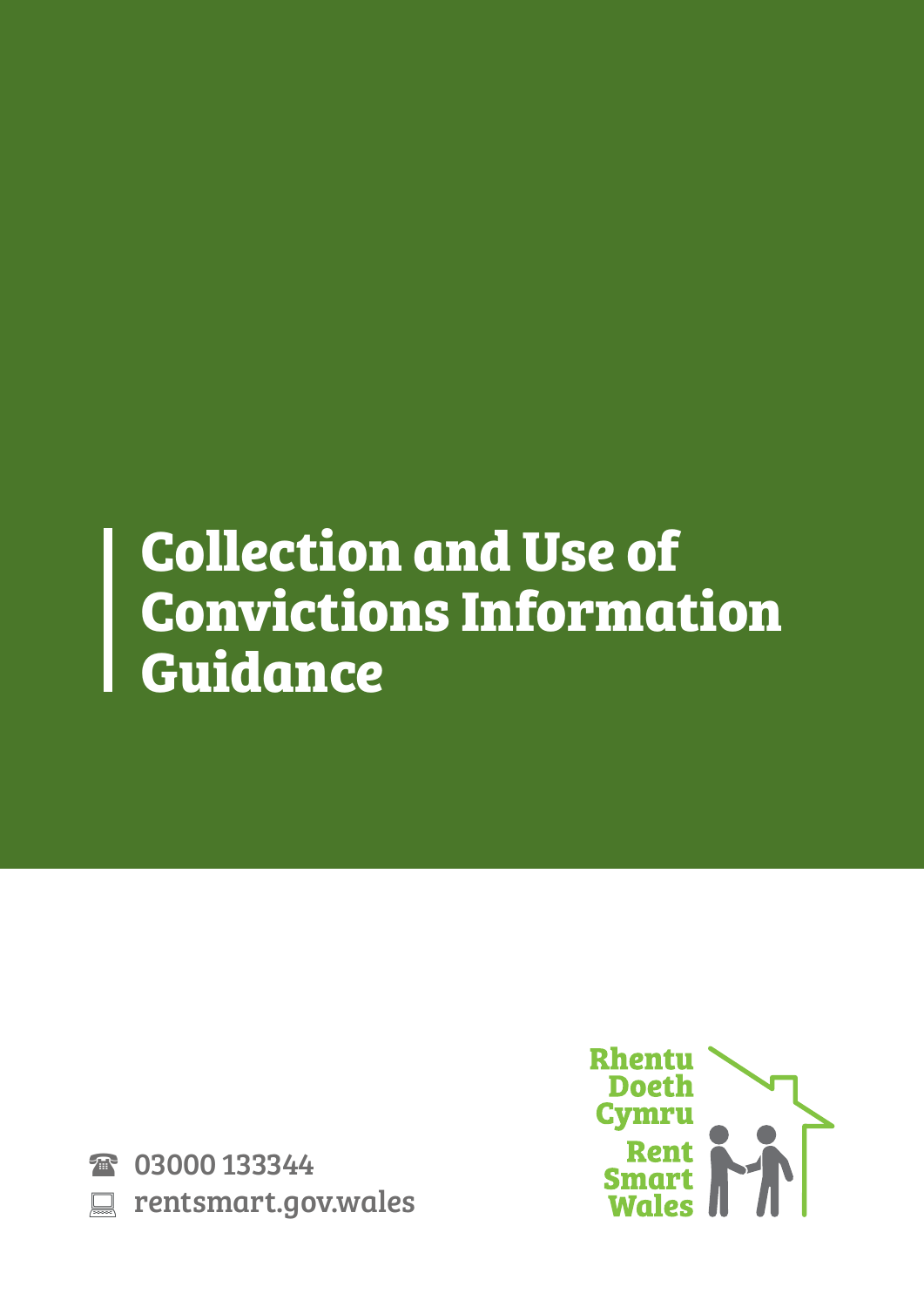# **Background**

Cardiff Council has been designated the Single Licensing Authority (SLA) for Wales for implementation of Part 1 of the Housing (Wales) Act 2014. The Act places obligations on private landlords of rental properties to register with the designated Licensing Authority. In addition, those who actively let and manage rental property are required to obtain a licence to operate.

The Scheme is delivered by a service within Cardiff Council under the brand name of Rent Smart Wales (RSW).

## **Why does Rent Smart Wales ask for information about Convictions?**

**The Housing (Wales) Act 2014 (the Act)**, places a duty on the Licensing Authority to ensure that they are satisfied that the applicant is a fit and proper person before granting a licence under Section 19 (2) (a).

The Act details in Section 20, that in deciding whether a person is a fit and proper person to be licensed, a Licensing Authority must have regard to **all matters it considers appropriate.** 

It goes on to say that:

**Among the matters** to which the **Licensing Authority must have** regard is any evidence that the person concerned has:

**a)** committed any offence involving fraud or other dishonesty, violence, firearms or drugs or any offence listed in Schedule 3 to the Sexual Offences Act 2003 (offences attracting notification requirements)

**b)** practised unlawful discrimination or harassment on the grounds of any characteristic which is a protected characteristic under section 4 of the Equality Act 2010, or victimised another person contrary to that Act, in or in connection with the carrying on of any business, or

**c)** contravened any provision of the law relating to housing or landlord and tenant.

The Act also specifies that evidence can be used if:

• it relates to **any other person associated or formerly associated with the Applicant (whether on a personal, work or other basis) and/or**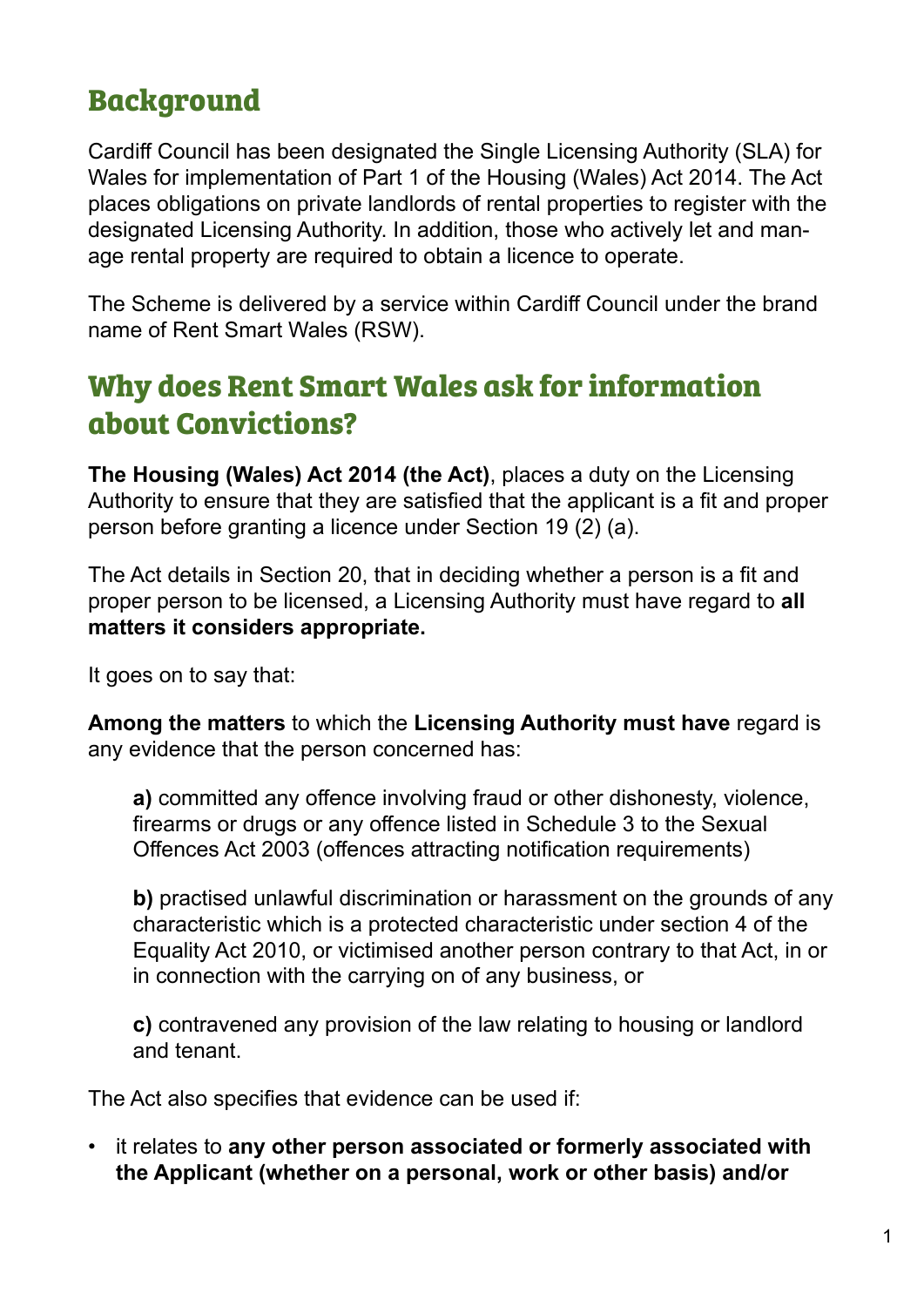• it **appears to the Licensing Authority that the evidence is relevant** to the question whether the person is a fit and proper person to be licensed.

**The Regulation of Private Rented Housing (Information, Periods and Fees for Registration and Licencing) (Wales) Regulations 2015** requires that in an application for a licence, an Applicant must provide (amongst other things) details of the following in relation to themselves:

- any convictions of the applicant relating to offences involving the matters listed in section 20(3)(a) of The Housing (Wales) Act 2014 (the Act);
- any court or tribunal judgment against the applicant under the Equality Act 2010, and
- any convictions relating to offences in connection with any matter relating to the provisions referred to in section 20(3)(c) of the Act and any finding of a court or tribunal that the applicant has contravened any of those provisions.

**Welsh Government has produced Guidance on the "fit and proper person" test for licensing of landlords and agents**, which can be accessed [here](https://gov.wales/sites/default/files/publications/2019-03/guidance-on-fit-and-proper-person-test-for-licesning-landlords-and-agents.pdf) it states:

"the Licensing Authority must have regard to **all matters it considers appropriate.** Any evidence considered should be **relevant to the person's fitness** to hold a licence and **let and manage rental properties** in Wales".

## **What information does Rent Smart Wales Collect in regard to Convictions?**

The information collected in regard to convictions will differ on a case by case basis as Rent Smart Wales has a duty to consider **all matters** it considers relevant. However, as a general rule, relevant information with regard to convictions would include:

- Any Unspent Conviction (in relation to The Rehabilitation of Offenders Act 1974)
- Unspent and Spent Convictions (in relation to The Rehabilitation of Offenders Act 1974) specifically in relation to:

(a) any offence involving fraud or other dishonesty, violence, firearms or drugs or any offence listed in Schedule 3 to the Sexual Offences Act 2003 (offences attracting notification requirements),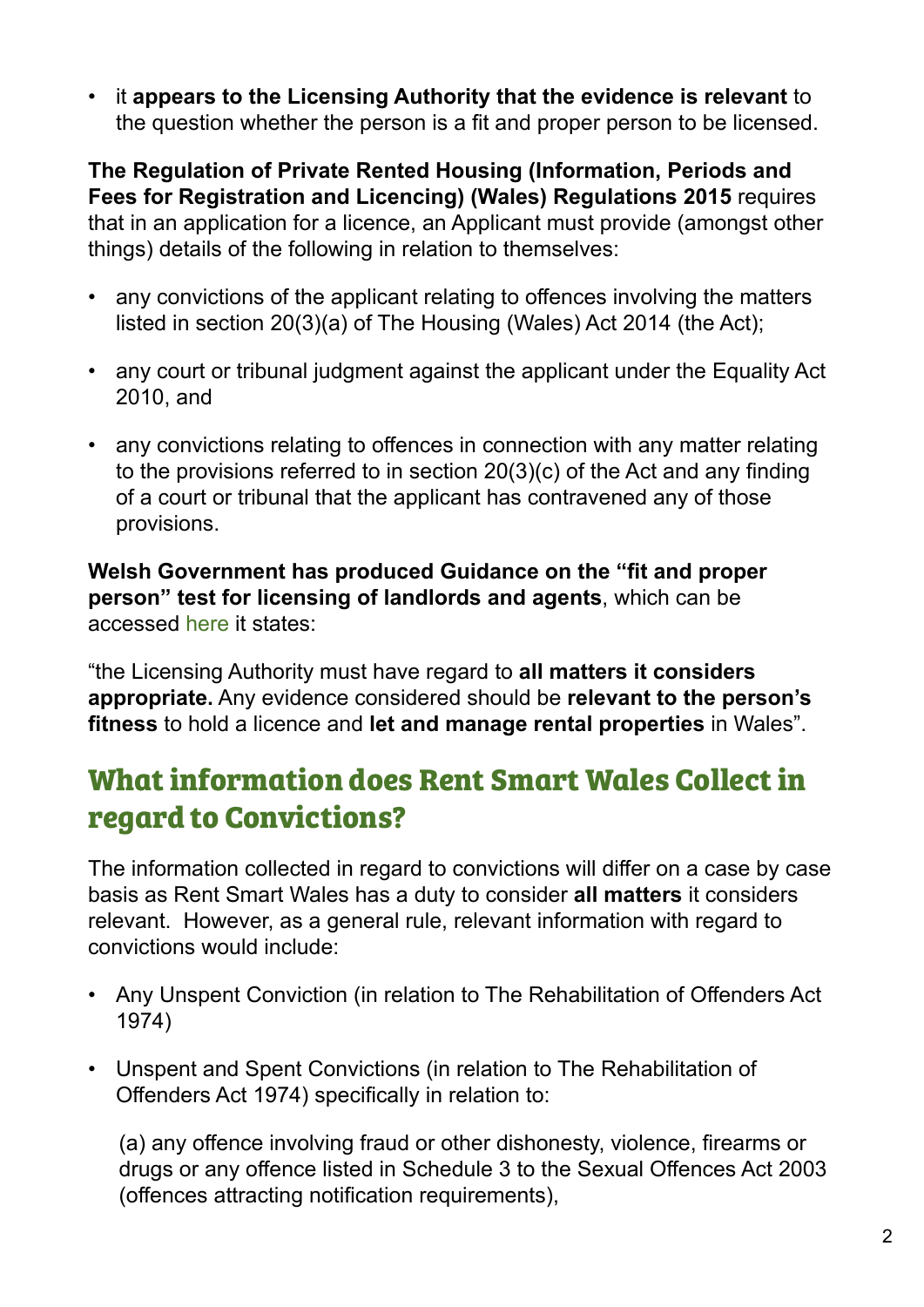(b) unlawful discrimination or harassment on the grounds of any characteristic which is a protected characteristic under section 4 of the Equality Act 2010, or victimised another person contrary to that Act, in or in connection with the carrying on of any business, or

(c) any provision of the law relating to housing or landlord and tenant,

- Any other convictions and/or information regarding non-compliance that Rent Smart Wales consider relevant,
- Any evidence of non-compliance with Regulatory Authorities
- Any mitigating circumstances

This information could be with regard to the Applicant, Licensee or any other person associated or formerly associated with the person (whether on a personal, work or other basis).

Typically, **only unspent convictions** are considered as part of the fit and proper person test, however, the Licensing Authority can, has and will consider spent convictions where they are relevant to letting and management of properties in Wales.

Driving offence information is not collected by Rent Smart Wales and do not have to be declared by the Applicant. However, **Rent Smart Wales reserve to right to collect, hold and process information** regarding such offences **if they are considered relevant** to the fit and proper test.

## **How do Rent Smart Wales Collect this information?**

Information is collected from a number of sources including, but not limited to the:

#### **Applicant**

- Declaration by the applicant during the licence application process or during the licence term
- Provision of a data barring certificate
- Representations in connection with their conviction including:
	- Interview
	- Written
	- Pre-sentencing report from National Probation Service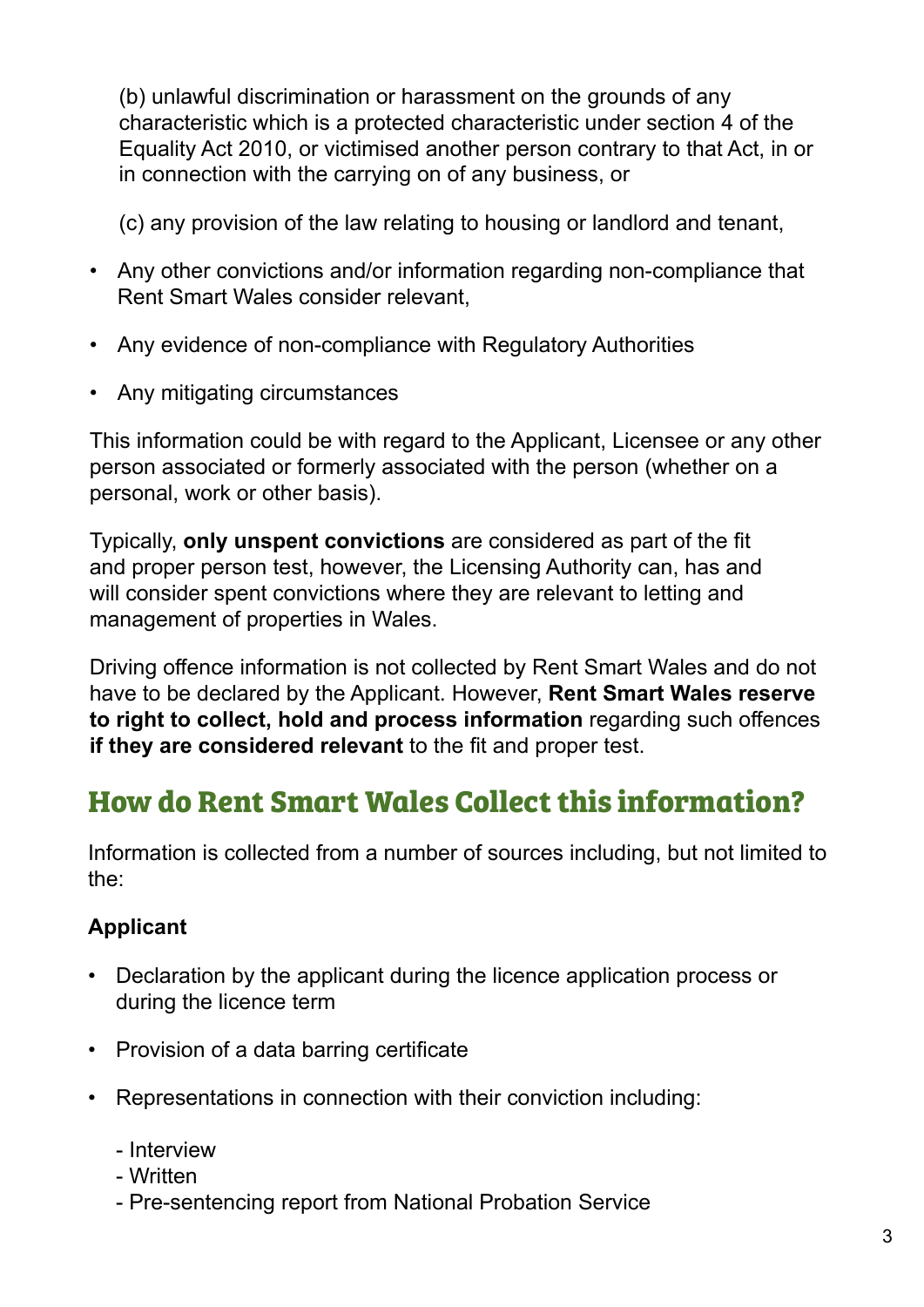- Witness Statements
- Sensitive character references
- Employment or professional tribunal/panel findings
- Medical assessments
- Other licences and registrations
- Formal notices/orders/cautions/fines
- Mitigating circumstances

#### **Third party**

- Third party declaration during the licence application process or the licence term, if the person is associated or formally associated with the applicant.
- Other third party with relevant intelligence

#### **External organisations**

- Subject Access Requests to obtain information from Police National Computer (PNC) Database
- Requests for Certificate of Conviction/Memorandum of Conviction from Crown/Magistrates courts
- Notification of prosecution outcomes from LA's and other enforcement bodies
- Information Requests under the Data Protection Act 2018 from other Regulatory Authorities

#### **Independent investigations**

• News sources (this is public and anecdotal)

## **What do Rent Smart Wales do with Conviction Information?**

Conviction information will be used for the following purposes in line with duties placed upon the licensing authority and guidance produced by Welsh Government:

- To determine a licence application
- To amend a licence
- To regulate a Licensee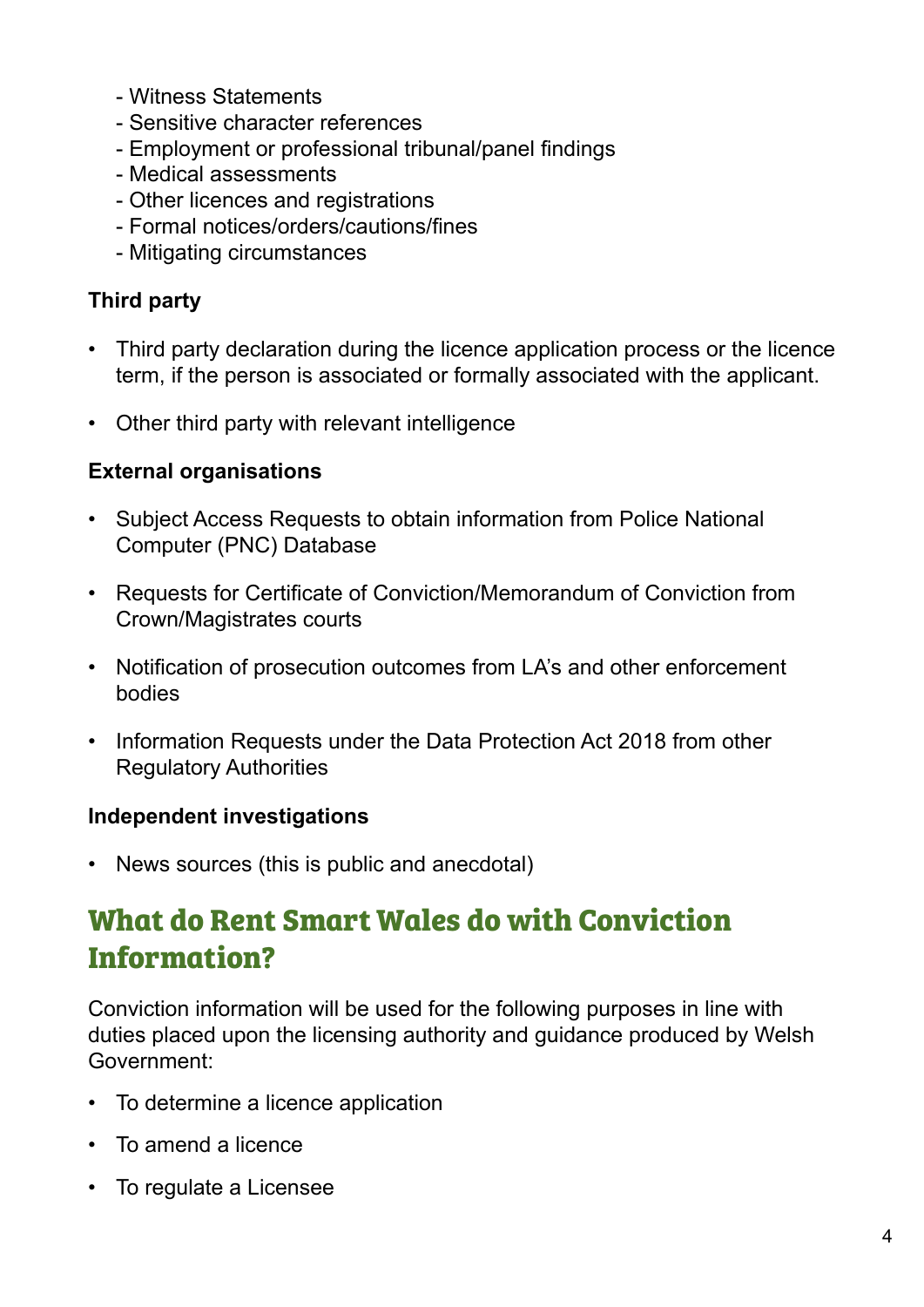- To revoke a licence
- To assist local authorities and the licensing authority to carry out their legal duties under the Housing (Wales) Act 2014

The information is used to determine the fitness and propriety of an applicant or a licensee to ensure that those responsible for letting and managing property in the private rented sector are of sufficient integrity and good character. This determination includes an analysis of conviction information and any other relevant information such as housing enforcement history to ensure that the Applicant/Licensee does not pose a risk to the welfare or safety of tenants or the wider community

The information is interrogated to determine:

- Relevance and validity
- Whether a further investigation is required.
- Whether further requests for information or representations are required from either the applicant or alternative sources
- Whether the convictions are relevant. Where convictions are not relevant they will be disregarded from the investigation and investigation case closed.
- Whether other offences under the Housing (Wales) Act 2014 have been committed.

On conclusion of the investigation, a formal decision in respect of; the fitness and propriety of the applicant/licensee, or any breach of license conditions, will be made.

### **Storage and Retention**

All personal data is stored safely and securely in line with current data protection legislation and Cardiff Council's retention policy.

Our retention policy sets out the timescales for retention and destruction of documents. The retention period is 6 + 1 years after the licence and/or registration expires, is withdrawn, revoked, or refused (whichever comes first). For further information, please contact Rent Smart Wales.

Rent Smart Wales reserves the right to hold prosecution information indefinitely where it believes that the information may have a bearing on current or future applications.